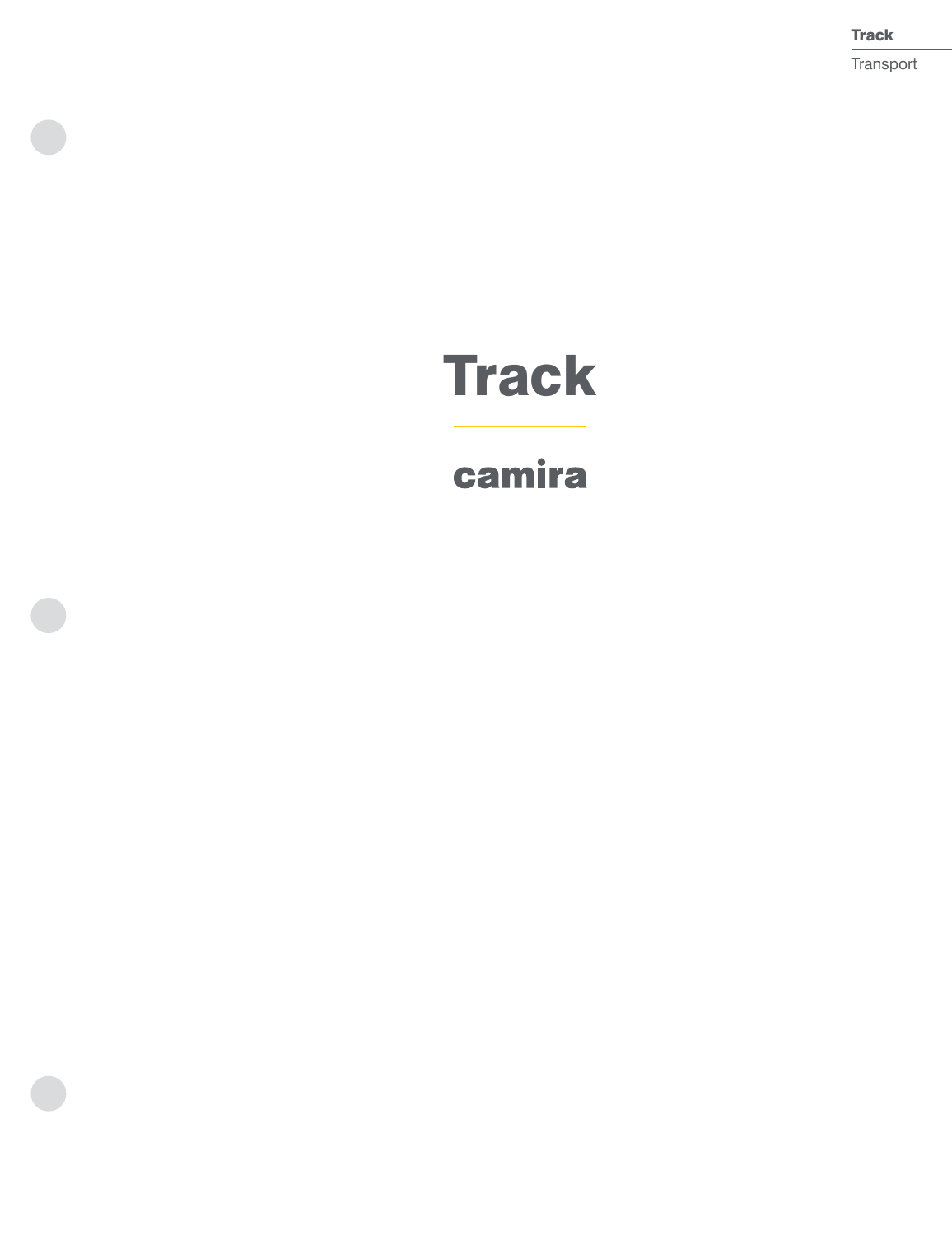

Path HTK03



Roam HTK05



Carry HTK13



Discover HTK<sub>11</sub>



Clue HTK04



Way HTK07



Hunt HTK12



Drive HTK02



Footprint HTK14



Location HTK09



Passage HTK15

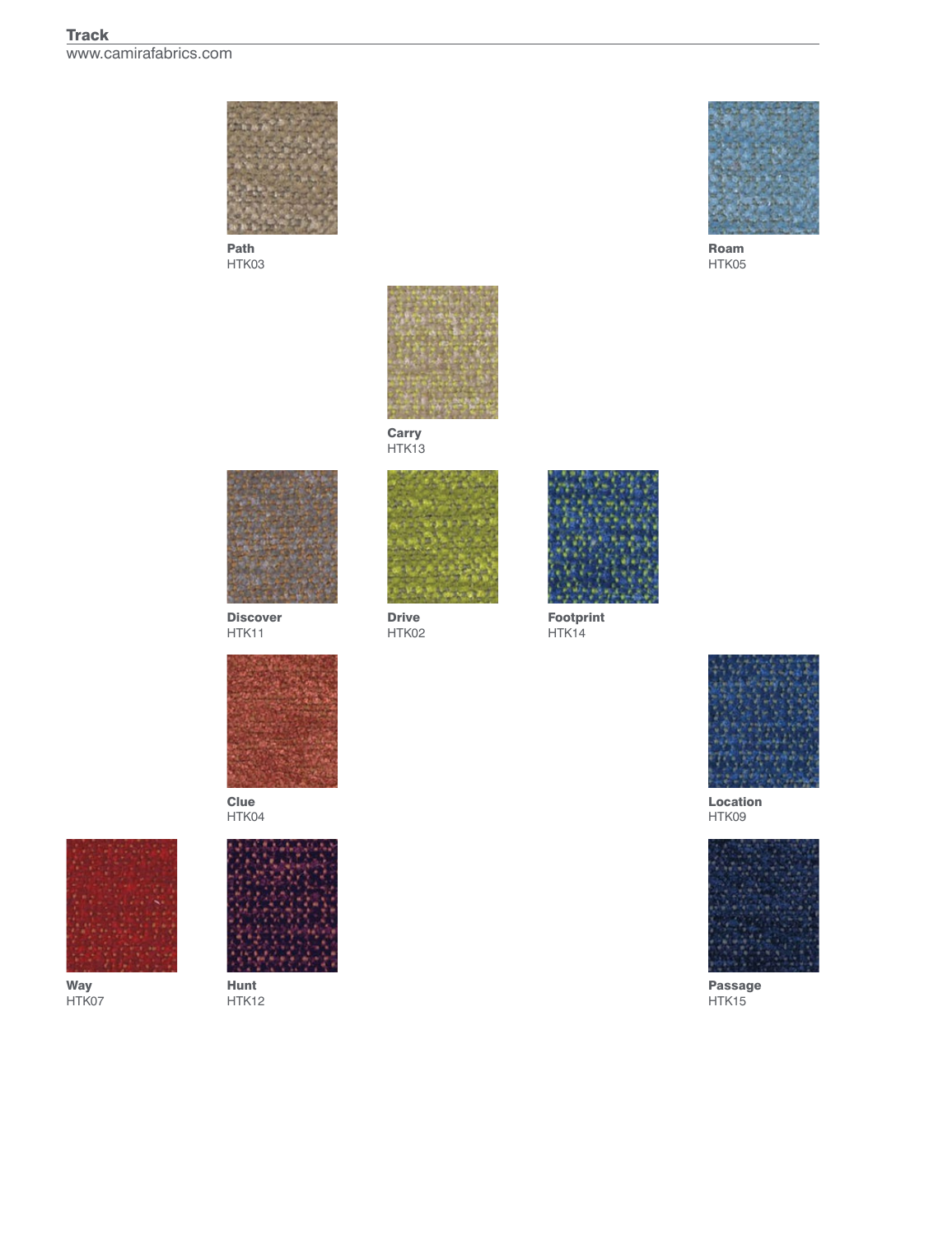## Photographic fabric scans are not color accurate. Always request actual fabric samples before ordering.



Place HTK06



Route HTK08



Rail HTK10



Scramble HTK17



**Traverse** HTK18



Rock HTK01



Rough HTK16